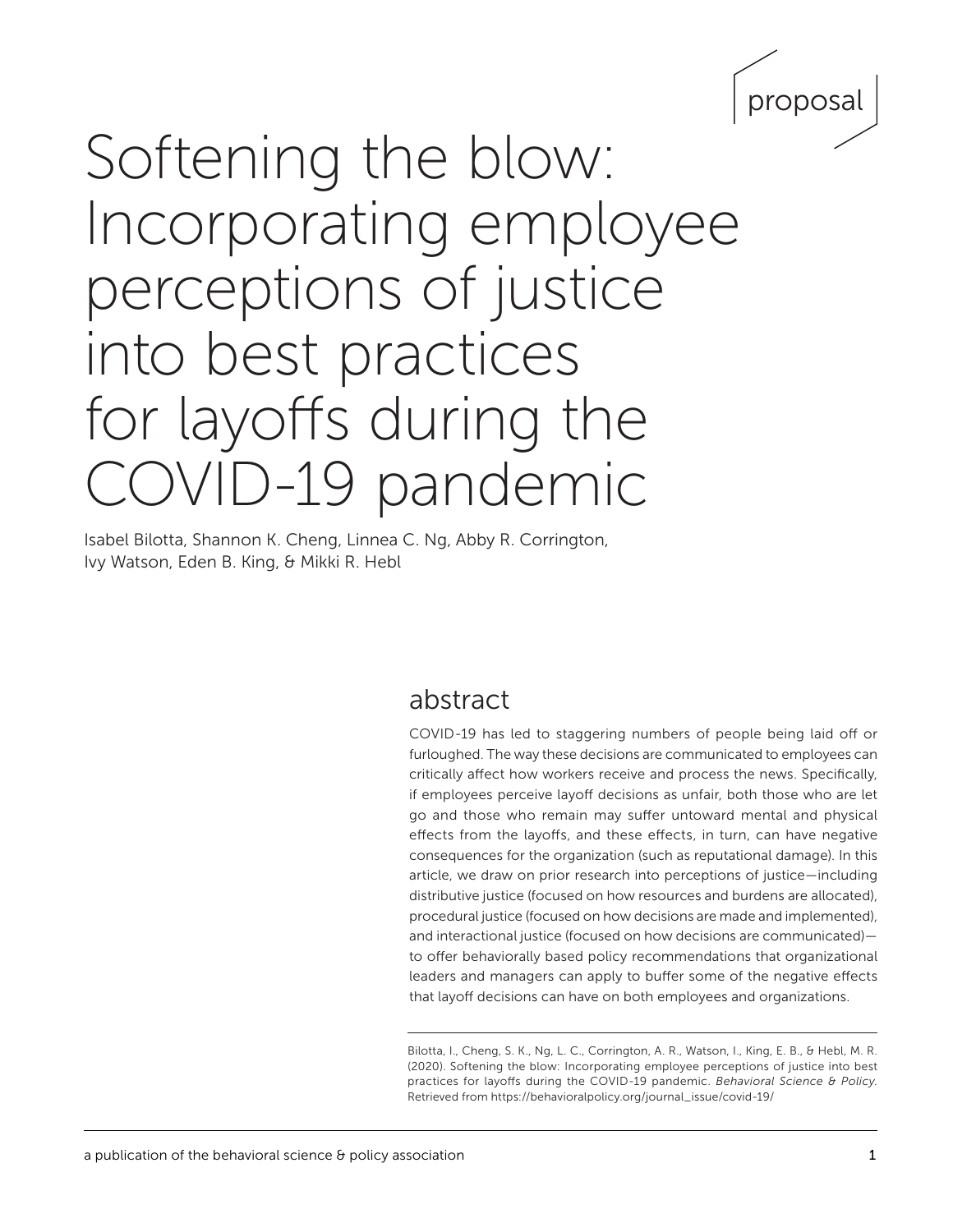S tince the COVID-19 crisis took hold in the United States, more than 40 million workers have filed for unemployment, the largest escalation in jobless claims since the Department of Labor began tracking the data in 1967.<sup>1</sup> Many behemoth organizations, including Disney, Macy's, Marriott International, and Boeing, have furloughed or laid off unprecedented numbers of employees.<sup>2</sup> How they broke the news to employees has varied dramatically. For example, Bird, the electric scooter company, laid off 406 workers (30% of its employees) in a two-minute Zoom webinar via a reportedly "robotic-sounding, disembodied voice"3,4—leading popular press outlets to highlight its insensitivity. In contrast, when Airbnb laid off nearly 25% of its workforce, the CEO not only wrote a candid letter to employees about the layoff decision process, he also created an alumni talent directory, which contained laid-off employees' job application materials (such as resumes and exemplar work) and tasked Airbnb recruiters with helping laid-off employees pursue new employment.5

The ways that organizations convey job-loss decisions can strongly affect how employees receive and process the decisions. Research suggests that when employees perceive that they have been treated justly, they fare better in coping with job losses; the perception of fairness can also help to maintain the morale of the employees who remain behind and buttress the functioning and reputation of the organization as a whole. At a time when downsizing might be unavoidable, it is critical that organizations adopt just and evidence-based practices for laying off and furloughing employees. In this article, we offer justice-oriented, behaviorally based policy recommendations for the organizational representatives who have to make and communicate downsizing decisions during the COVID-19 pandemic.

## The Psychological Science of Layoffs

When an economic downturn forces organizational authorities to lay off employees, the event will inevitably be seriously stressful, even traumatic, for the affected employees (the layoff

*victims*). After all, jobs are central to people's financial well-being and psychological identities.<sup>6</sup> Dismissed employees often suffer declines in their mental and physical health $7,8$  and, on reemployment, report greater job insecurity, distrust of the employer, cynicism, and intentions to leave.<sup>9,10</sup>

The layoff victims are certainly the worst off in these scenarios, but others—including the layoff *agents* (the individuals who plan for or carry out the downsizing), the layoff *survivors* (the workers who do not lose their jobs), and those on temporary furlough—may also experience negative outcomes related to the layoff decisions. The layoff agents often feel distress and sorrow and may cope by emotionally, physically, and cognitively distancing themselves from the layoff task itself and from the layoff victims.11–13 For instance, they may avoid empathizing with the layoff victims, limit the time spent in the layoff discussions, and reframe the layoffs in their own minds as a normal part of the work world rather than as a tragedy for the individuals being let go. Layoff survivors, for their part, contend with heightened *job insecurity—*worry over whether their job will persist in the future—which can make them vulnerable to declines in mental and physical health, as well as to decreased job satisfaction, performance, and commitment to the organization.<sup>14</sup> Furloughs ideally prevent mass layoffs, yet the possibility of returning to work eventually does not prevent furloughed employees from feeling insecure about their job and income prospects, nor does it protect them from feeling heightened stress, distrust, and anger over a violation of the *psychological contract*—the assumption that in exchange for diligent work, an employer will continue one's employment.<sup>15</sup> These feelings can cause lasting negative ramifications for life satisfaction, burnout, and the ability to cope with work demands that interfere with home life (and vice versa).16

Organizations themselves can also experience negative outcomes related to layoff decisions—among them, diminished financial performance,17,18 impaired corporate reputation,<sup>19</sup> and decreased customer satisfaction.<sup>20</sup> Announcements of mass layoffs can elicit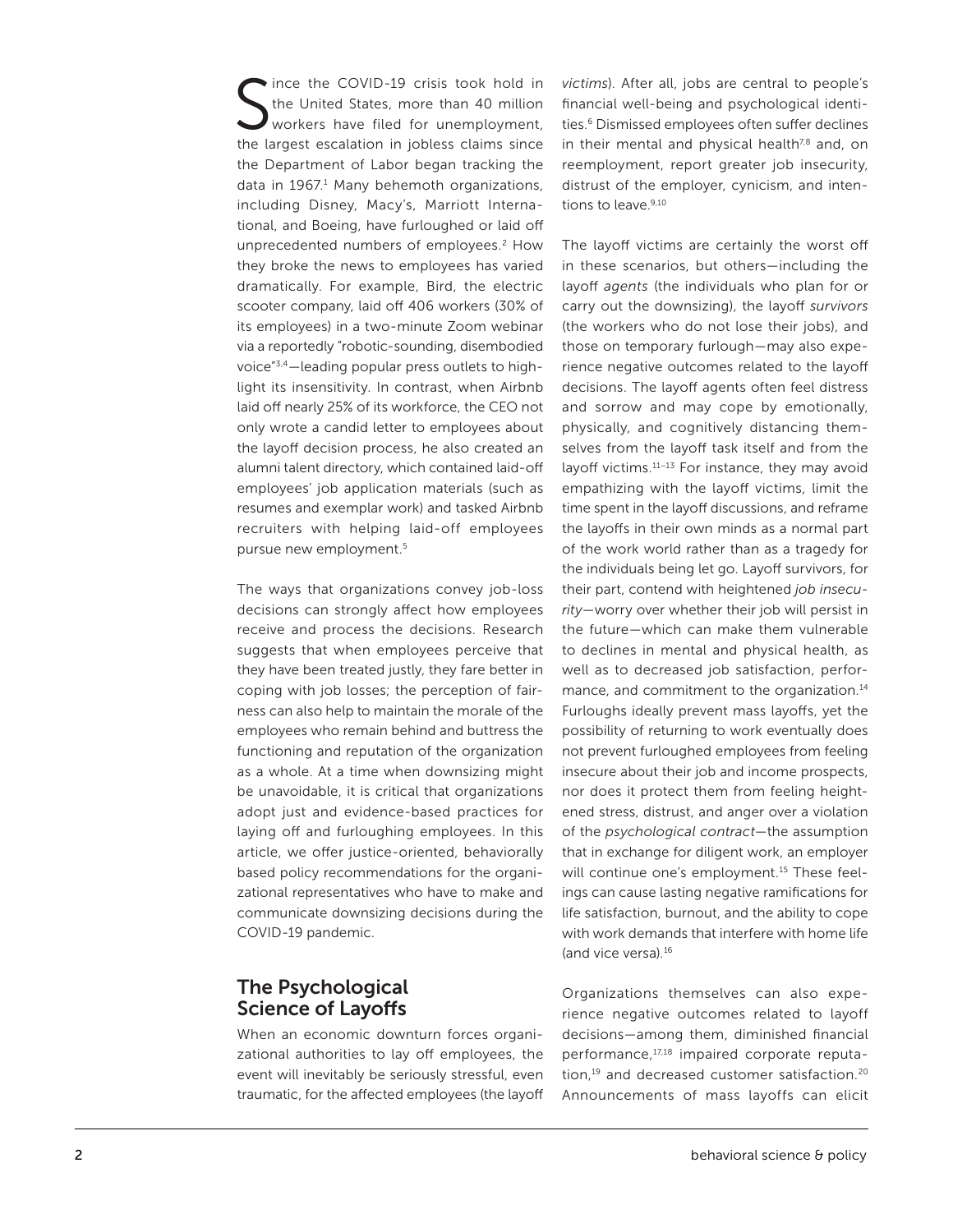strong negative reactions from investors and harm downstream perceptions of firms' trustworthiness and integrity.<sup>21</sup>

Although employees are not the only ones who experience negative consequences from layoffs and furloughs, their mental and physical wellbeing should certainly be a priority for layoff agents when downsizing appears unavoidable. In the next section, we expand on why attending to employees' perceptions of justice is an important part of that effort and spell out what those perceptions entail. We speak primarily of layoffs, but most of the recommendations also relate to the just handling of furloughs.

## Why Justice Perceptions Are Important During Layoffs

People's perception of whether they have been treated justly is subjective—it depends on whether they consider the processes and outcomes surrounding a decision to be fair.22 These fairness perceptions result from conscious or unconscious considerations of three different kinds of justice: distributive, procedural, and interactional. In the context of layoffs, distributive justice relates to how resources and burdens are allocated; people want the outcomes they experience to be commensurate with the amount of time, effort, and other resources they have invested in something, and they want their outcome-to-input ratio to be similar to others' ratios.<sup>23</sup> Procedural justice is concerned with how decisions are made or implemented; often, employees perceive a decision as procedurally unfair if they do not feel that they that have had a voice in the process (such as if they have not had the opportunity to provide feedback) or if they are not provided with an adequate explanation for why a decision was made. Interactional justice is concerned with how employees feel that they are treated during the decision process and after the decision has been made.

Research has demonstrated the importance of each of these types of justice in how people respond to layoff decisions. If organizations are intentional about providing support and resources to their laid-off employees

(distributive justice), delivering layoff decisions in a transparent and logical manner (procedural justice), and demonstrating concern for the employees' dignity and well-being (interactional justice), they can significantly buffer the negative effects of layoffs on the emotional responses and organizational commitment of both employees who are let go and those who remain.24–31

## Managerial & Organizational Takeaways

Drawing on the principles of justice, we offer managers and organizations the following recommendations.

#### Before the Layoffs

- Organizational leadership should consider all other options before turning to layoffs and make sure that employees know that they are doing so. Such options can include having CEOs and other organizational leaders forgo or significantly reduce their salaries during the pandemic $2$  and using other strategies to distribute the financial burdens—for example, reduced hours, job sharing, bonus freezes, unpaid leave, paused retirement fund contributions, and reduced vacation days.<sup>32</sup>
- If possible, ask employees for their ideas on how to cut costs; this action may be most practical for small business owners. Organizational leaders may feel wary of this approach, worrying that contemplating all the proposals will be overwhelming; however, crowdsourcing approaches can allow employees to feel as if they have a voice in the process and may spark innovative solutions. When asking employees for ideas, be clear about how leadership plans to choose among the suggestions, such as by favoring lower risk approaches that have been proven to cut costs or suggestions that offer the best chances for saving jobs.<sup>32</sup> The final options can even be presented to the employees so that they can indicate their preferences.
- If layoffs become inevitable, leadership should be as transparent as possible, informing employees of roughly when the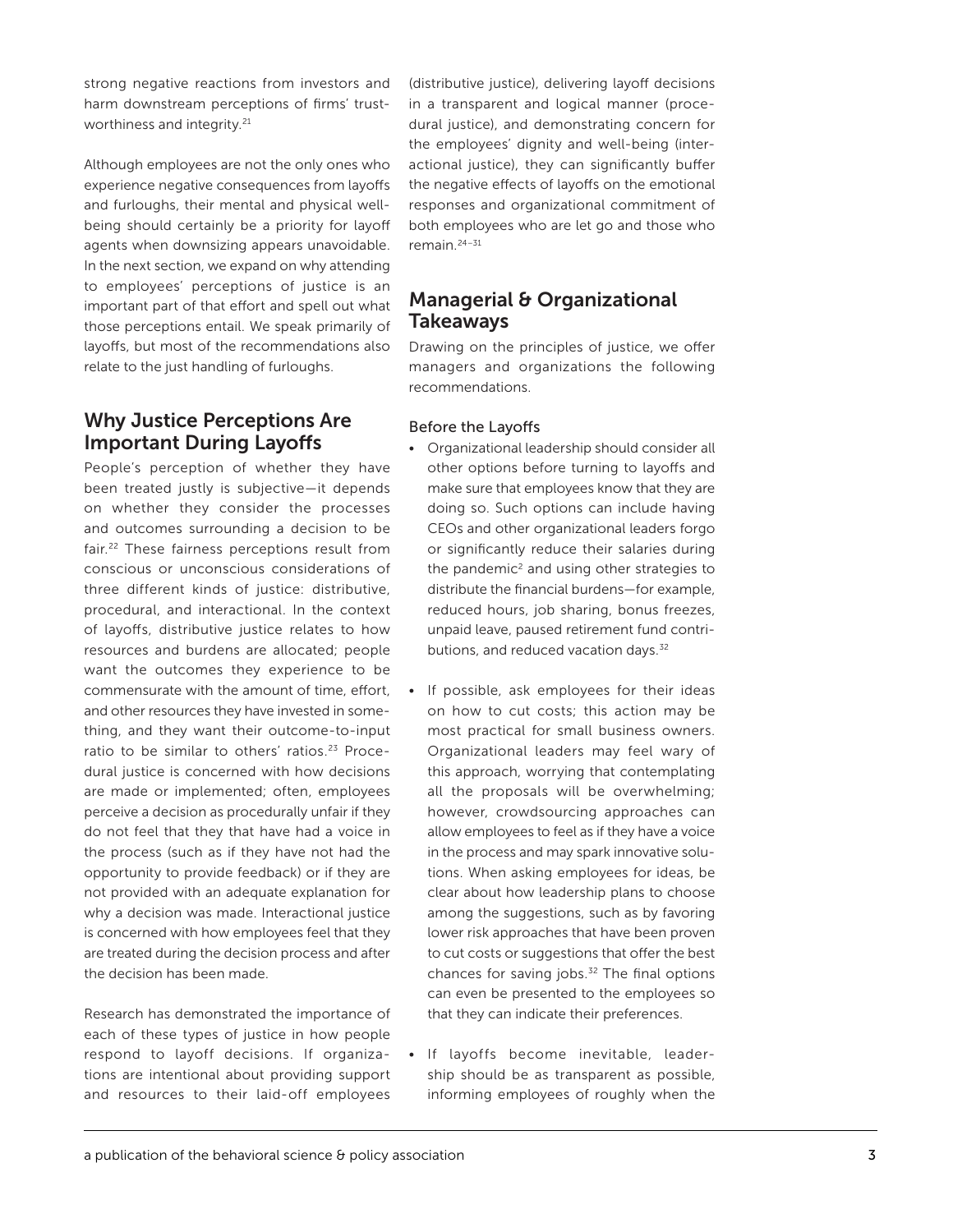layoffs will begin and giving them a reasonable span of time to absorb the information. Although organizational leaders may not know whether they will have to resort to layoffs, providing honest and regular updates will help workers feel more prepared for the bad news if it comes.

- Before layoff conversations begin, decide who will deliver the news to employees and when these conversations will occur. Although the conversations are difficult, it is best for direct supervisors to hold them, rather than external consultants. These conversations should be private, one-on-one discussions, not held in a group. Although leaders may find it easier to conduct a group video call, employees will appreciate being treated with respect and having the opportunity to ask questions.
- Those who will deliver the layoff decision to employees should be clear on what information will be communicated and how much detail will be shared, so that different employees do not receive disparate messages. The layoff agents should also know the answers to common questions, such as the timing of the employees' last paycheck, what benefits to expect, how much severance will be paid, $33$  and what resources and support will be offered (for example, whether there will be outplacement services and well-being resources). Organizational leadership should host a meeting or training session for those delivering these decisions, to ensure that everyone is on the same page.
- Before any layoff conversations are held, leadership should send an organization-wide message to bring all employees up to speed on the situation. Organizations can follow the lead of the CEOs of Airbnb and Yelp, who sent out messages to their employees discussing how their organizations came to the decision to lay off employees, their reduction process, the benefits and resources that would be available to laid-off employees, and exactly

when and how layoff conversations would occur.34,35

#### During the Layoff Conversation

- Those who deliver layoff decisions should ensure that they are in a space that allows them to give these conversations their full attention. For instance, if these layoff agents are working from home, they should warn family members to not bother them at the times when the conversations will be held. It is not always feasible to create a distraction-free environment; however, out of respect for the employees being laid off, it is important to minimize as many distractions as possible.
- Be clear and concise, so employees are not left confused by unnecessary ambiguity. Explain the decision process surrounding the employee's layoff and communicate clear next steps (for instance, when their last day is, whether they can expect to be hired back at a later date, when and how they should return any company property or retrieve their belongings from the office, how the company will support them moving forward, and to whom they can reach out if they have questions or concerns). During the COVID-19 pandemic, organizations may be uncertain about many details, such as whether they will be able to rehire laid-off employees. Even then, those delivering layoff decisions should be as transparent as possible, such as by specifying how they will keep laid-off employees updated if future job opportunities arise. In addition, having a script and practicing beforehand can help ensure that employees are given all of the information they need to know.
- Acknowledge the difficulty of being laid off during this time and of potentially not being able to say goodbye to colleagues in person. Those delivering layoff decisions should convey that they and the organization are very grateful for the employee's work and contributions and still care for them. Give employees an opportunity to respond and ask questions.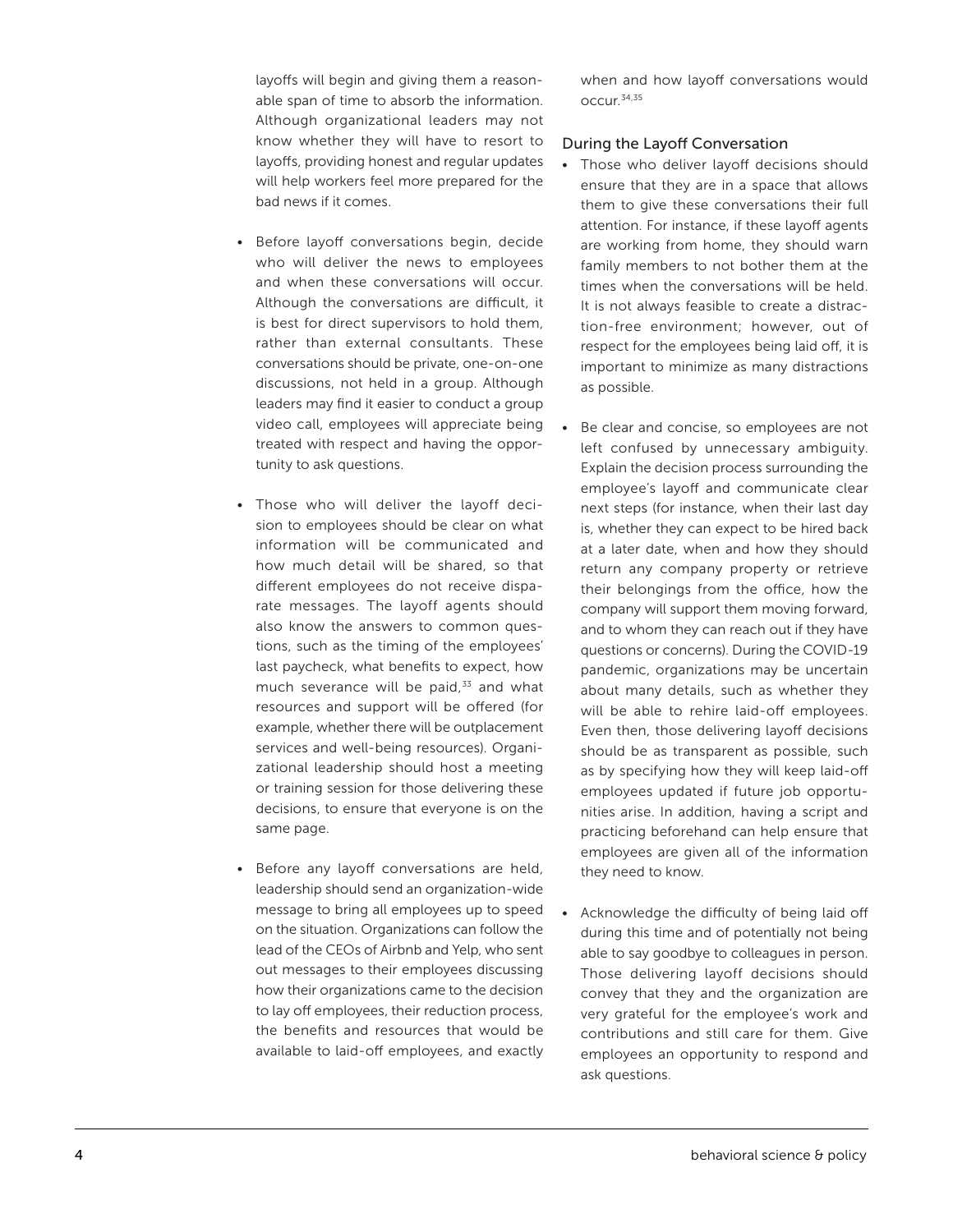• At the organizational level, company leaders should ensure that laid-off employees are provided with support and resources, such as severance pay and outplacement services. As an example, Airbnb provided laid-off employees with at least 14 weeks of base pay, one year of health insurance, four months of mental health support, an alumni talent directory and placement team, career services through RiseSmart, and company laptops.35 Many other companies—among them Under Armour, Caesars Entertainment, Marriott, and Macy's—have provided, for varying lengths of time, health benefits for furloughed or laid-off employees.36 If organizations do not have the economic ability to provide continued benefits and supports, they can give laid-off employees a list of external resources. Managers can also offer to write letters of recommendation or reach out to others in their personal networks to see if they are hiring.

#### After the Layoffs

- Check in with the layoff survivors. They will likely be feeling a strong mix of emotions (such as sadness, gratitude, and guilt for still having their jobs), $14$  as well as continuing uncertainty about the future.
- Managers can conduct one-on-one check-ins, and organizational leaders should continue to send regular updates and

messages to demonstrate care for the layoff survivors. Leadership can also hold an open forum to discuss any remaining employee concerns; such forums demonstrate a continued interest in the employees' wellbeing and effort to provide transparency.

## **Conclusion**

The COVID-19 pandemic has caused dramatic lifestyle, economic, psychological, and behavioral changes globally. Unfortunately, the changes include a widespread economic recession that has resulted in organizations having to furlough and lay off employees in unprecedented numbers. We suggest that managers and organizations leverage principles of distributive, procedural, and interactional justice—treating employees equitably and communicating layoff decisions clearly and compassionately. By enacting these policy suggestions, managers will improve the ability of the layoff and furlough victims, the remaining employees, and the broader organization to function and recover in the wake of this devastating pandemic.

#### author affiliation

Bilotta, Cheng, Ng, Corrington, Watson, King, and Hebl: Rice University. Corresponding author's e-mail: [shannon.k.cheng@rice.edu](mailto:shannon.k.cheng@rice.edu).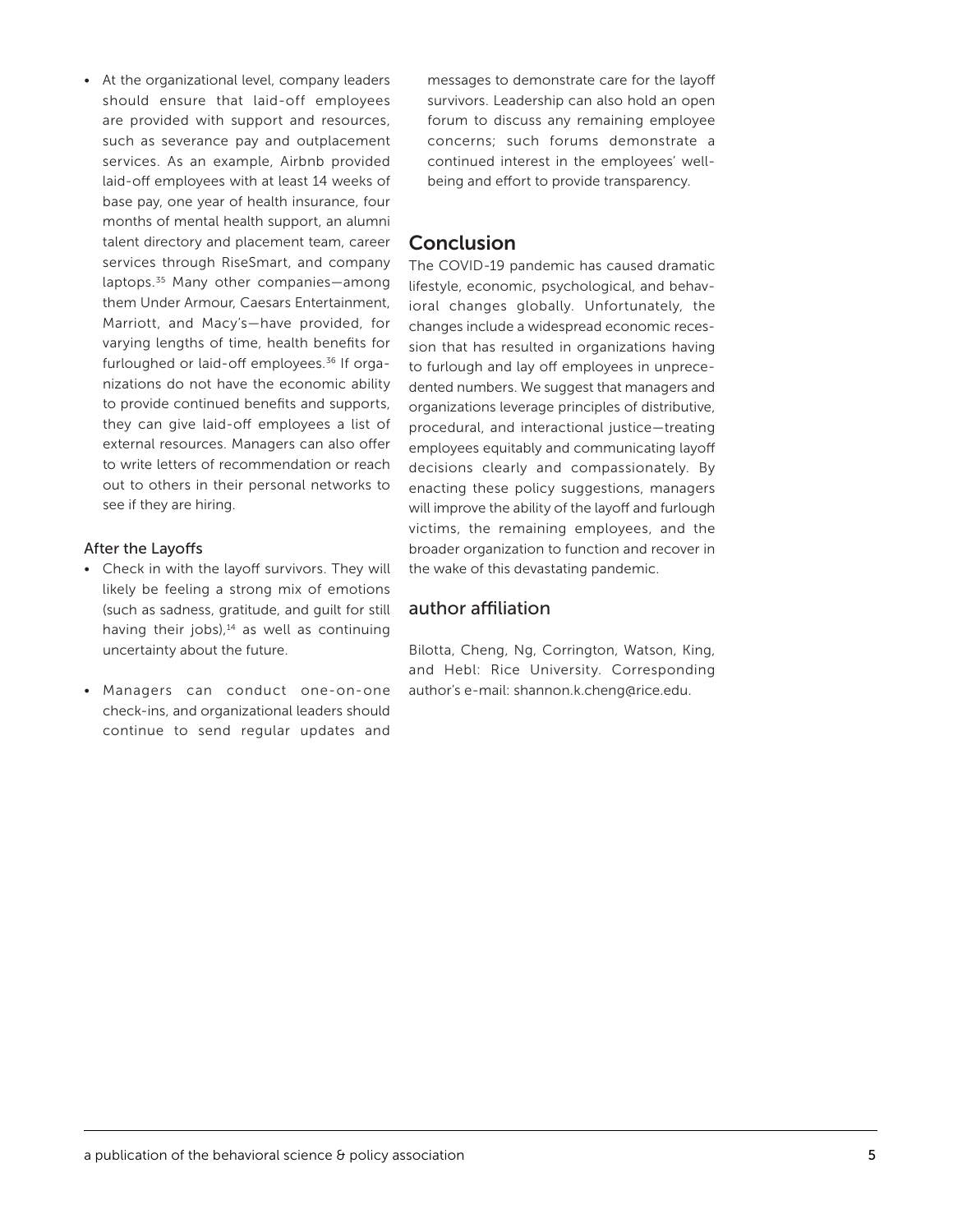### references

- 1. U.S. Department of Labor. (2020, May 28). Unemployment insurance weekly claims report. Retrieved May 2020, from <https://www.dol.gov/ui/data.pdf>
- 2. Borden, T., & Akhtar, A. (2020, May 28). The coronavirus outbreak has triggered unprecedented mass layoffs and furloughs. Here are the major companies that have announced they are downsizing their workforces. Retrieved June 14, 2020, from [https://](https://www.businessinsider.com/coronavirus-layoffs-furloughs-hospitality-service-travel-unemployment-2020 ) [www.businessinsider.com/coronavirus](https://www.businessinsider.com/coronavirus-layoffs-furloughs-hospitality-service-travel-unemployment-2020 )[layoffs-furloughs-hospitality-service](https://www.businessinsider.com/coronavirus-layoffs-furloughs-hospitality-service-travel-unemployment-2020 )[travel-unemployment-2020](https://www.businessinsider.com/coronavirus-layoffs-furloughs-hospitality-service-travel-unemployment-2020 )
- 3. Sapra, B. (2020, April 2). Bird employees say they were locked out of their email and Slack accounts as they were told their jobs were gone. Retrieved from [https://www.businessinsider.com/](https://www.businessinsider.com/bird-employees-locked-out-of-emails-layoffs-2020-4) [bird-employees-locked-out-of-emails](https://www.businessinsider.com/bird-employees-locked-out-of-emails-layoffs-2020-4)[layoffs-2020-4](https://www.businessinsider.com/bird-employees-locked-out-of-emails-layoffs-2020-4)
- 4. Bergman, B. (2020, April 6). 'It felt like a Black Mirror episode': The inside account of how Bird laid off 406 people in two minutes via a Zoom webinar. Retrieved from [https://dot.la/bird](https://dot.la/bird-layoffs-meeting-story-2645612465.html)[layoffs-meeting-story-2645612465.html](https://dot.la/bird-layoffs-meeting-story-2645612465.html)
- 5. Tiku, N. (2020, May 15). Airbnb creates a new listing: Its laid-off workers. *Washington Post.* Retrieved from [https://www.washingtonpost.](https://www.washingtonpost.com/technology/2020/05/15/airbnb-layoffs-tech/) [com/technology/2020/05/15/](https://www.washingtonpost.com/technology/2020/05/15/airbnb-layoffs-tech/) [airbnb-layoffs-tech/](https://www.washingtonpost.com/technology/2020/05/15/airbnb-layoffs-tech/)
- 6. Richter, M., König, C. J., Geiger, M., Schieren, S., Lothschütz, J., & Zobel, Y. (2018). "Just a little respect": Effects of a layoff agent's actions on employees' reactions to a dismissal notification meeting. *Journal of Business Ethics, 153,* 741–761. [https://doi.org/10.1007/](https://doi.org/10.1007/s10551-016-3372-7) [s10551-016-3372-7](https://doi.org/10.1007/s10551-016-3372-7)
- 7. McKee-Ryan, F., Song, Z., Wanberg, C. R., & Kinicki, A. J. (2005). Psychological and physical well-being during unemployment: A meta-analytic study. *Journal of Applied Psychology, 90,* 53–76.
- 8. Paul, K. I., & Moser, K. (2009). Unemployment impairs mental health: Meta-analyses. *Journal of Vocational Behavior, 74,* 264–282.
- 9. Moore, S., Grunberg, L., & Greenberg, E. (2004). Repeated downsizing contact: The effects of similar and dissimilar layoff experiences on work and well-being outcomes. *Journal of Occupational Health Psychology, 9,* 247–257.
- 10. Pugh, S. D., Skarlicki, D. P., & Passell, B. S. (2003). After the fall: Layoff victims' trust and cynicism in re-employment.

*Journal of Occupational and Organizational Psychology, 76,* 201–212.

- 11. Clair, J. A., & Dufresne, R. L. (2004). Playing the grim reaper: How employees experience carrying out a downsizing. *Human Relations, 57,*  1597–1625.
- 12. DeWitt, R., Trevino, L., & Mollica, K. (2003). Stuck in the middle: A controlbased model of managers' reactions to their subordinates' layoffs. *Journal of Managerial Issues, 15,* 32–49.
- 13. Folger, R., & Skarlicki, D. P. (1998). When tough times make tough bosses: Managerial distancing as a function of layoff blame. *Academy of Management Journal, 41,* 79–87.
- 14. Sverke, M., Hellgren, J., & Näswall, K. (2002). No security: A meta-analysis and review of job insecurity and its consequences. *Journal of Occupational Health Psychology, 7,* 242–264. [https://](https://doi.org/10.1037/1076-8998.7.3.242) [doi.org/10.1037/1076-8998.7.3.242](https://doi.org/10.1037/1076-8998.7.3.242)
- 15. Bellairs, T., Halbesleben, J. R., & Leon, M. R. (2014). A multilevel model of strategic human resource implications of employee furloughs. *Research in Personnel and Human Resources Management, 32,* 99–146.
- 16. Baranik, L. E., Cheung, J. H., Sinclair, R. R., & Lance, C. E. (2019). What happens when employees are furloughed? A resource loss perspective. *Journal of Career Development, 46,* 381–394. [https://doi.](https://doi.org/10.1177/0894845318763880) [org/10.1177/0894845318763880](https://doi.org/10.1177/0894845318763880)
- 17. De Meuse, K. P., Bergmann, T. J., Vanderheide, P. A., & Roraff, C. E. (2004). New evidence regarding organizational downsizing and a firm's financial performance: A long-term analysis. *Journal of Managerial Issues, 16,* 155–177.
- 18. Guthrie, J. P., & Datta, D. K. (2008). Dumb and dumber: The impact of downsizing on firm performance as moderated by industry conditions. *Organization Science, 19,* 108–123.
- 19. Love, E. G., & Kraatz, M. (2009). Character, conformity, or the bottom line? How and why downsizing affected corporate reputation. *Academy of Management Journal, 52,* 314–335.
- 20. Habel, J., & Klarmann, M. (2014). Mass layoffs: When and how do they affect customer satisfaction? In A. Geyer-Schulz & L. Meyer-Waarden (Eds.), *Customer & service systems* (pp. 55–58). Karlsruhe, Germany: KIT Scientific.
- 21. Worrell, D. L., Davidson, W. N., & Sharma, V. M. (1991). Layoff announcements and stockholder wealth. *Academy of Management Journal, 34*(3), 662–678. [https://doi.](https://doi.org/10.5465/256410) [org/10.5465/256410](https://doi.org/10.5465/256410)
- 22. Colquitt, J. A., Conlon, D. E., Wesson, M. J., Porter, C. O., & Ng, K. Y. (2001). Justice at the millennium: A meta-analytic review of 25 years of organizational justice research. *Journal of Applied Psychology, 86,* 425–445. [https://doi.](https://doi.org/10.1037/0021-9010.86.3.425) [org/10.1037/0021-9010.86.3.425](https://doi.org/10.1037/0021-9010.86.3.425)
- 23. Adams, J. S. (1965). Inequity in social exchange. In B. Berkowitz (Ed.), *Advances in experimental social psychology* (Vol. 2, pp. 267–299). San Diego, CA: Academic Press.
- 24. Blau, G., Petrucci, T., & McClendon, J. (2012). Effects of layoff victims' justice reactions and emotional responses on attitudes toward their previous employer. *Career Development International, 17,* 500–517. [https://doi.](https://doi.org/10.1108/13620431211280105) [org/10.1108/13620431211280105](https://doi.org/10.1108/13620431211280105)
- 25. van Dierendonck, D., & Jacobs, G. (2012). Survivors and victims, a meta-analytical review of fairness and organizational commitment after downsizing. *British Journal of Management, 23,* 96–109. [https://doi.](https://doi.org/10.1111/j.1467-8551.2010.00724.x) [org/10.1111/j.1467-8551.2010.00724.x](https://doi.org/10.1111/j.1467-8551.2010.00724.x)
- 26. Levanthal, G. S. (1980). What should be done with equity theory? In K. J. Gergen, M. S. Greenberg, & R. G. Willis (Eds.), *Social exchange: Advances in theory and research* (pp. 27–55). New York, NY: Plenum Press.
- 27. Barclay, L. J., Skarlicki, D. P., & Pugh, S. D. (2005). Exploring the role of emotions in injustice perceptions and retaliation. *Journal of Applied Psychology, 90,* 629–643. [https://doi.](https://doi.org/10.1037/0021-9010.90.4.629) [org/10.1037/0021-9010.90.4.629](https://doi.org/10.1037/0021-9010.90.4.629)
- 28. Brockner, J., DeWitt, R. L., Grover, S., & Reed, T. (1990). When it is especially important to explain why: Factors affecting the relationship between managers' explanations of a layoff and survivors' reactions to the layoff. *Journal of Experimental Social Psychology, 26,* 389–407. [https://doi.](https://doi.org/10.1016/0022-1031(90)90065-T) [org/10.1016/0022-1031\(90\)90065-T](https://doi.org/10.1016/0022-1031(90)90065-T)
- 29. Konovsky, M. A., & Folger, R. (1991). The effects of procedures, social accounts, and benefits level on victims' layoff reactions. *Journal of Applied Social Psychology, 21,* 630–650. [https://doi.](https://doi.org/10.1111/j.1559-1816.1991.tb00540.x) [org/10.1111/j.1559-1816.1991.tb00540.x](https://doi.org/10.1111/j.1559-1816.1991.tb00540.x)